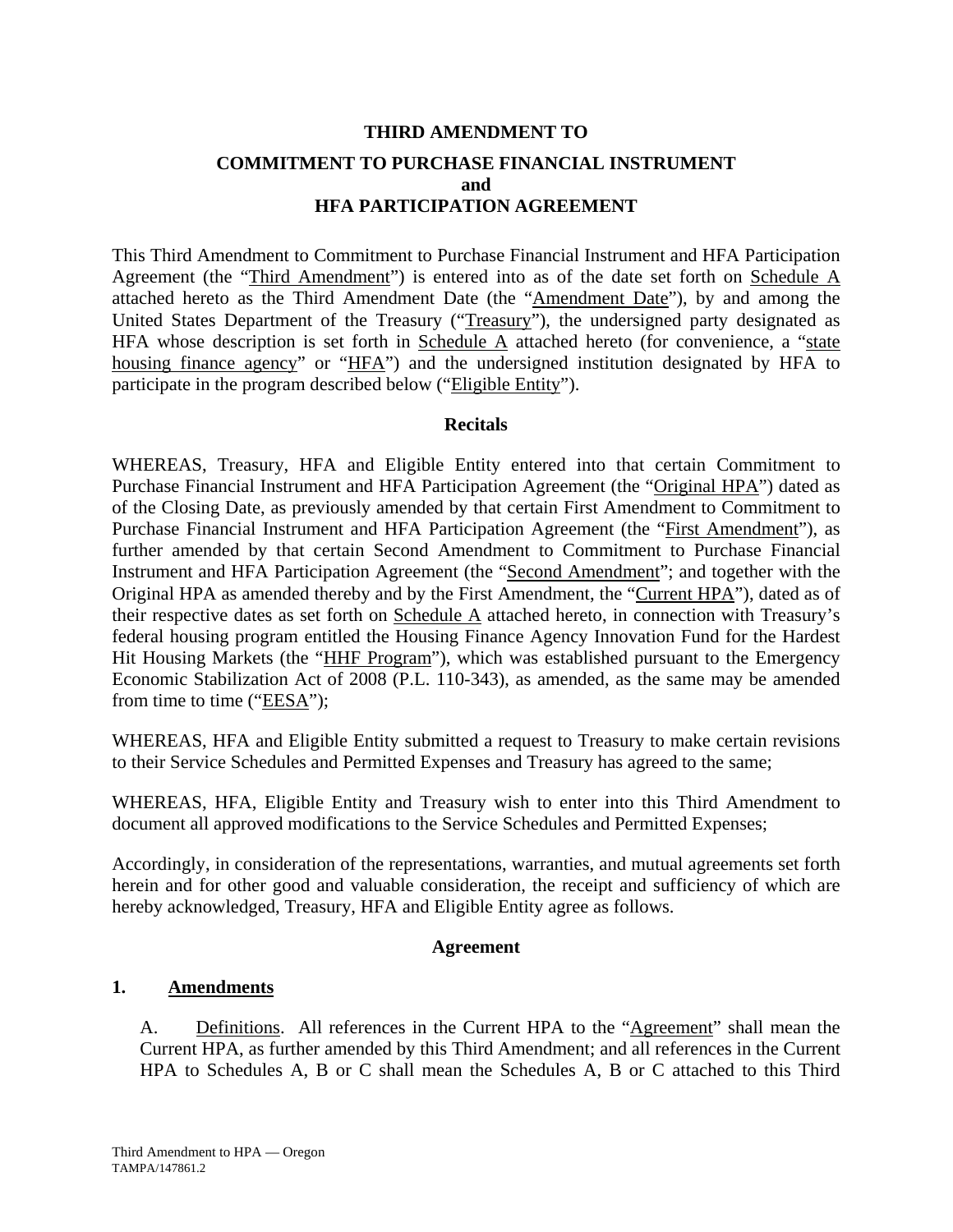Amendment. All references herein to the "HPA" shall mean the Current HPA, as further amended by this Third Amendment.

B. Schedule A. Schedule A attached to the Current HPA is hereby deleted in its entirety and replaced with Schedule A attached to this Third Amendment.

C. Schedule B. Schedule B attached to the Current HPA is hereby deleted in its entirety and replaced with Schedule B attached to this Third Amendment.

D. Schedule C. Schedule C attached to the Current HPA is hereby deleted in its entirety and replaced with Schedule C attached to this Third Amendment.

## **2. Representations, Warranties and Covenants**

A. HFA and Eligible Entity. HFA and Eligible Entity, each for itself, make the following representations, warranties and covenants to Treasury and the truth and accuracy of such representations and warranties and compliance with and performance of such covenants are continuing obligations of HFA and Eligible Entity, each as to itself. In the event that any of the representations or warranties made herein cease to be true and correct or HFA or Eligible Entity breaches any of its covenants made herein, HFA or Eligible Entity, as the case may be, agrees to notify Treasury immediately and the same shall constitute an Event of Default under the HPA.

(1) HFA and Eligible Entity each hereby certifies, represents and warrants as of the date hereof that each of the representations and warranties of HFA or Eligible Entity, as applicable, contained in the HPA are true, correct, accurate and complete in all material respects as of the date hereof. All covenants of HFA or Eligible Entity, as applicable, contained in the HPA shall remain in full force and effect and neither HFA, nor Eligible Entity is in breach of any such covenant.

(2) Eligible Entity has the full corporate power and authority to enter into, execute, and deliver this Third Amendment and any other closing documentation delivered to Treasury in connection with this Third Amendment, and to perform its obligations hereunder and thereunder.

(3) HFA has the full legal power and authority to enter into, execute, and deliver this Third Amendment and any other closing documentation delivered to Treasury in connection with this Third Amendment, and to perform its obligations hereunder and thereunder.

## **3. Miscellaneous**

A. The recitals set forth at the beginning of this Third Amendment are true and accurate and are incorporated herein by this reference.

B. Capitalized terms used but not defined herein shall have the meanings ascribed to them in the HPA.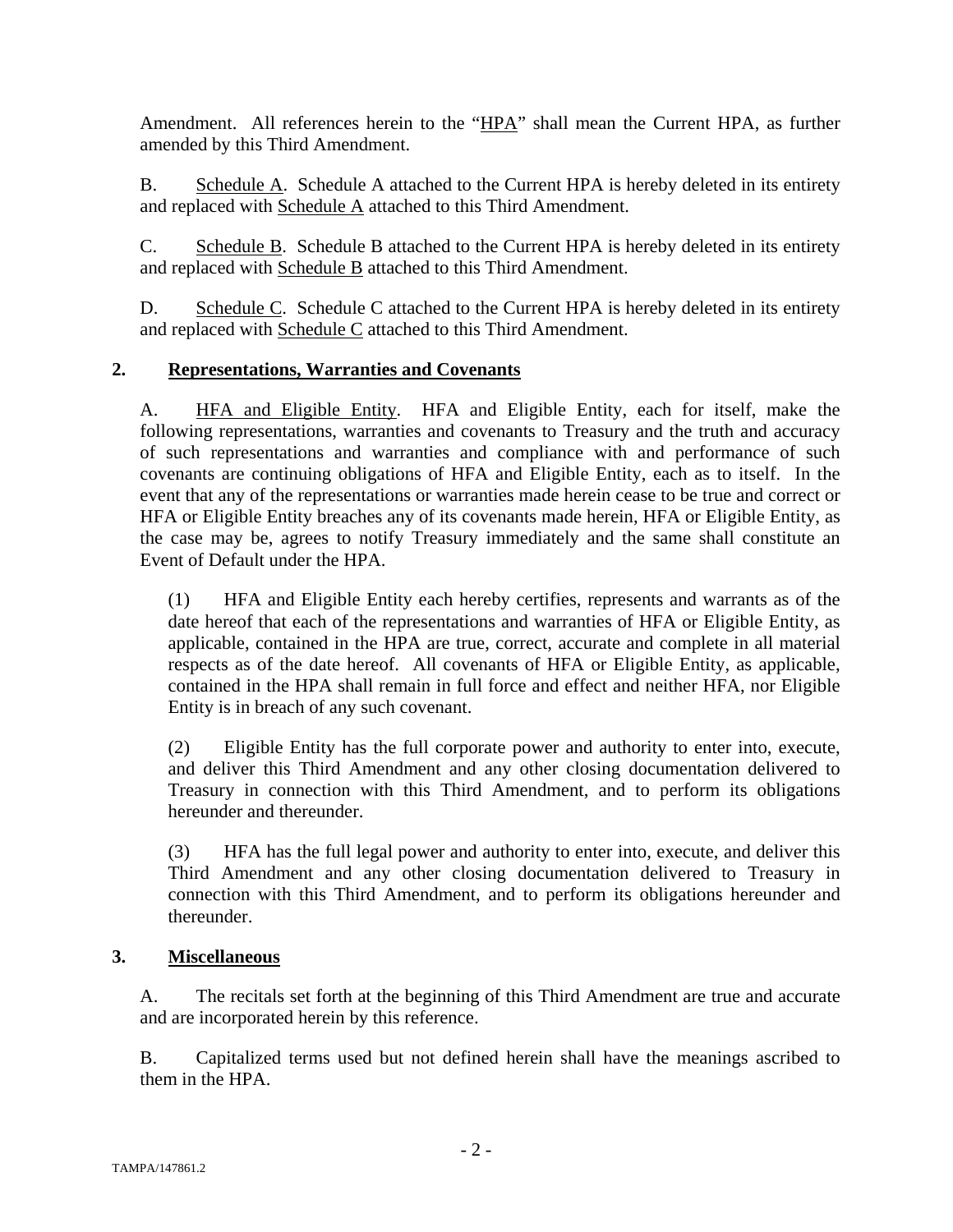C. Any provision of the HPA that is determined to be prohibited or unenforceable in any jurisdiction shall, as to such jurisdiction, be ineffective to the extent of such prohibition or unenforceability without invalidating the remaining provisions of the HPA, and no such prohibition or unenforceability in any jurisdiction shall invalidate such provision in any other jurisdiction.

D. This Third Amendment may be executed in two or more counterparts (and by different parties on separate counterparts), each of which shall be deemed an original, but all of which together shall constitute one and the same instrument. Facsimile or electronic copies of this Third Amendment shall be treated as originals for all purposes.

## [SIGNATURE PAGE FOLLOWS; REMAINDER OF PAGE INTENTIONALLY LEFT BLANK]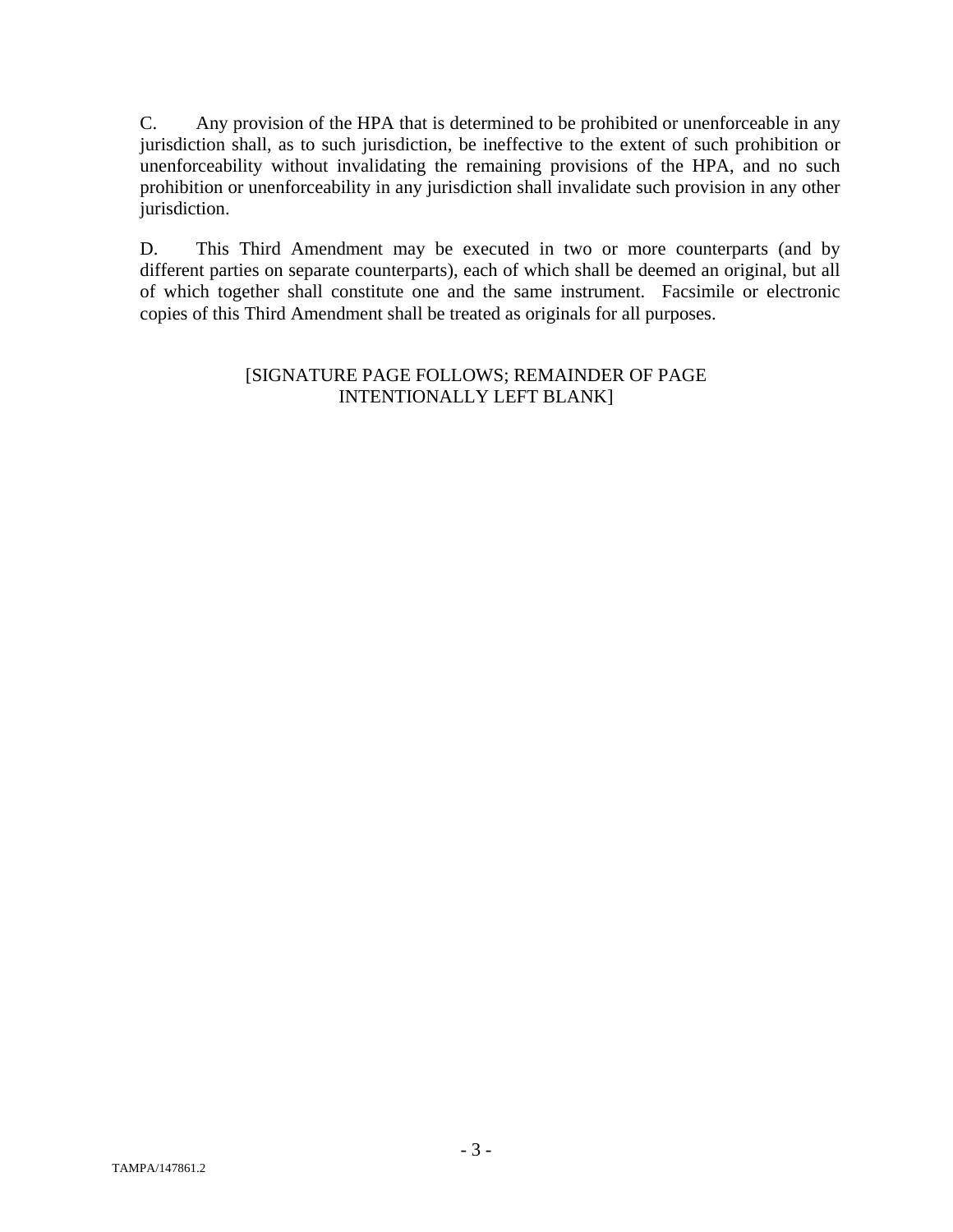**In Witness Whereof**, HFA, Eligible Entity and Treasury by their duly authorized officials hereby execute and deliver this Third Amendment to Commitment to Purchase Financial Instrument and HFA Participation Agreement as of the Amendment Date.

## **HFA**: **TREASURY**:

OREGON HOUSING AND COMMUNITY SERVICES

UNITED STATES DEPARTMENT OF THE **TREASURY** 

By: /s/ Victor Merced By:

Name: Victor Merced Name: Timothy G. Massad Title: Director Title: Acting Assistant Secretary for Financial Stability

#### **ELIGIBLE ENTITY**:

OREGON AFFORDABLE HOUSING ASSISTANCE CORPORATION

By: /s/ Michael Kaplan Name: Michael Kaplan Title: President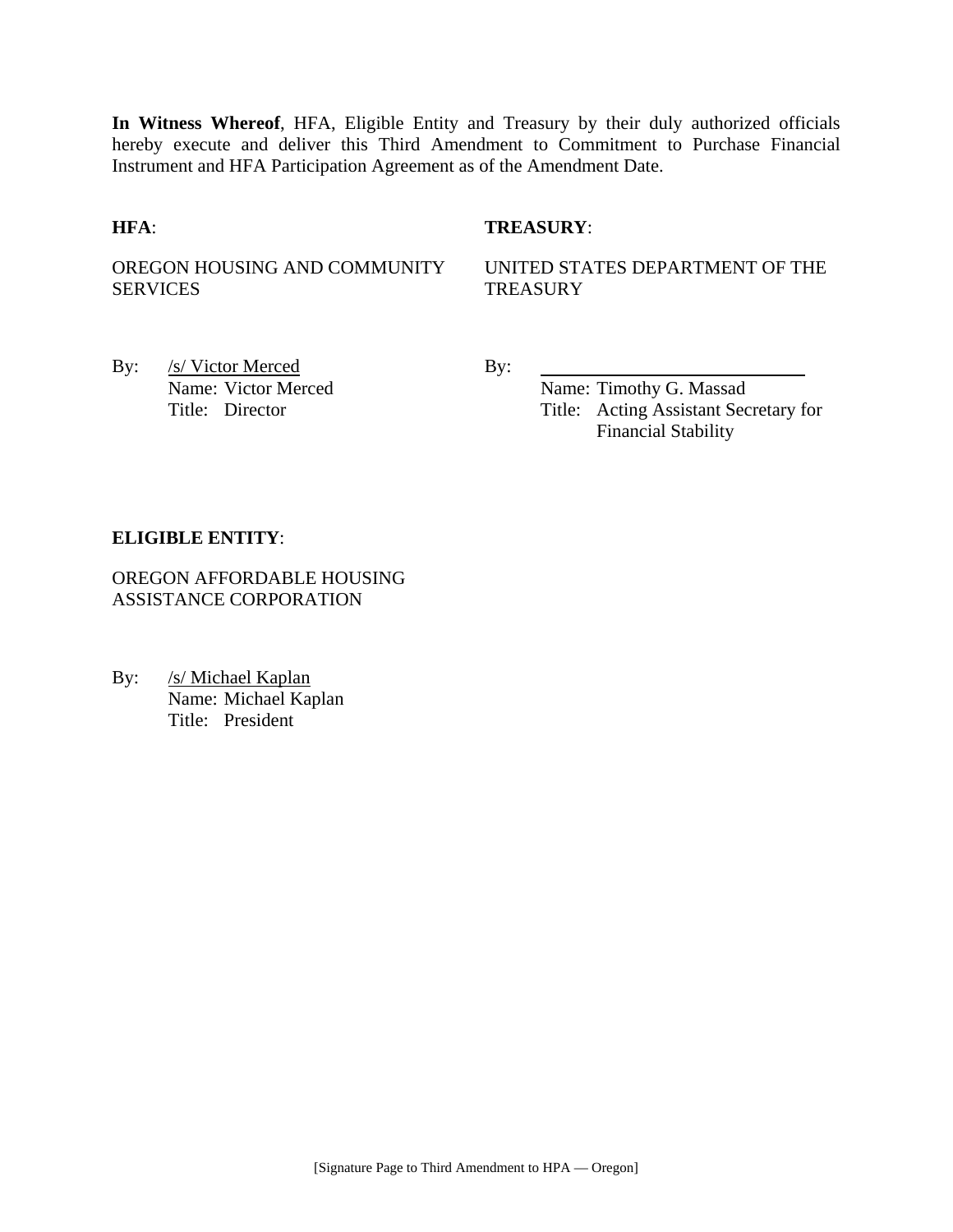In Witness Whereof, HFA, Eligible Entity and Treasury by their duly authorized officials hereby execute and deliver this Third Amendment to Commitment to Purchase Financial Instrument and HFA Participation Agreement as of the Amendment Date.

HFA:

 $By:$ 

#### TREASURY:

OREGON HOUSING AND COMMUNITY **SERVICES** 

UNITED STATES DEPARTMENT OF THE TREASURY

 $By:$ 

Name: Timothy G. Massad Title: Acting Assistant Secretary for Financial Stability

#### **ELIGIBLE ENTITY:**

Name: Title:

OREGON AFFORDABLE HOUSING ASSISTANCE CORPORATION

By:

Name: Title: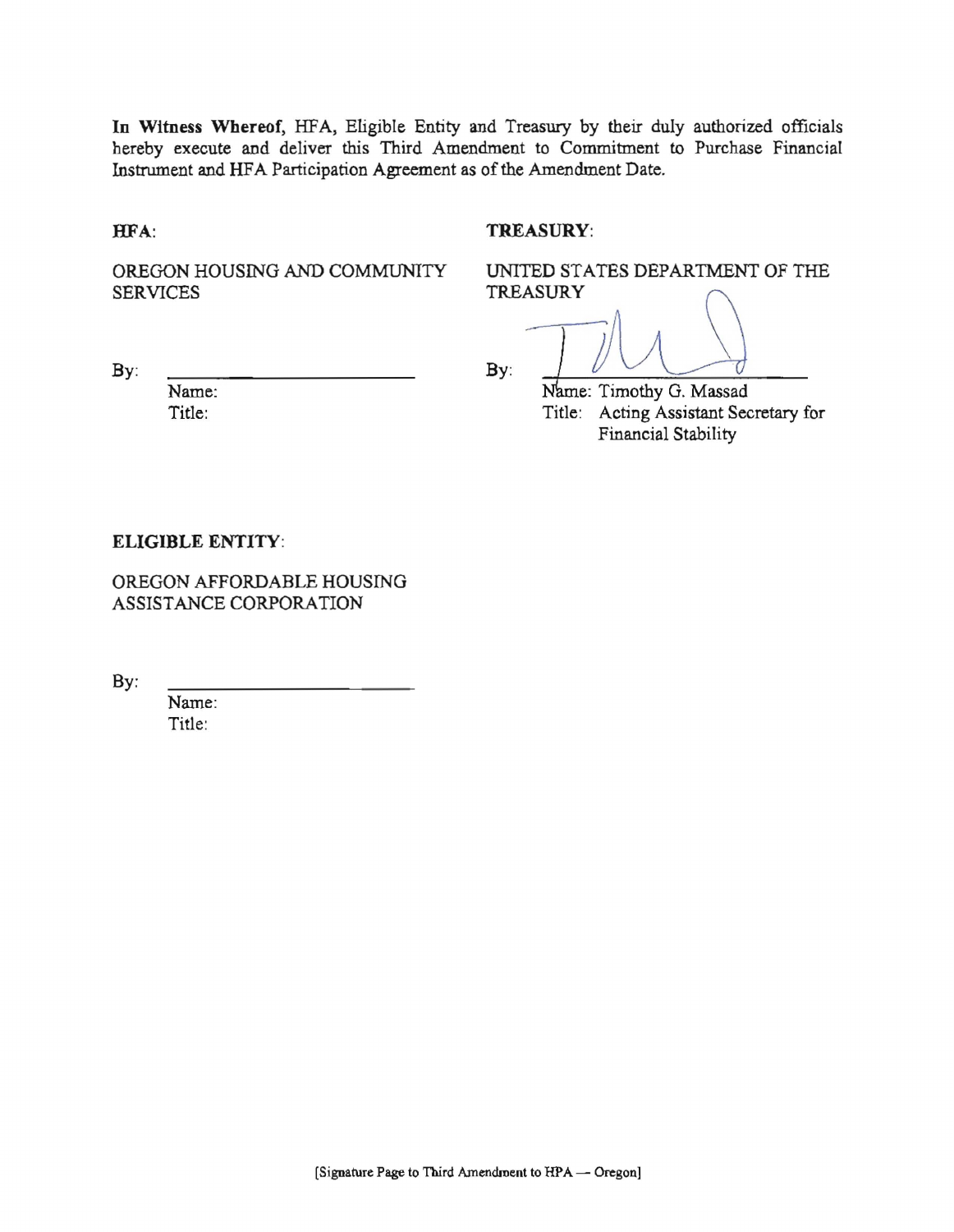# **EXHIBITS AND SCHEDULES**

Schedule A Basic Information<br>Schedule B Service Schedules

Schedule B Service Schedules<br>Schedule C Permitted Expenses

Permitted Expenses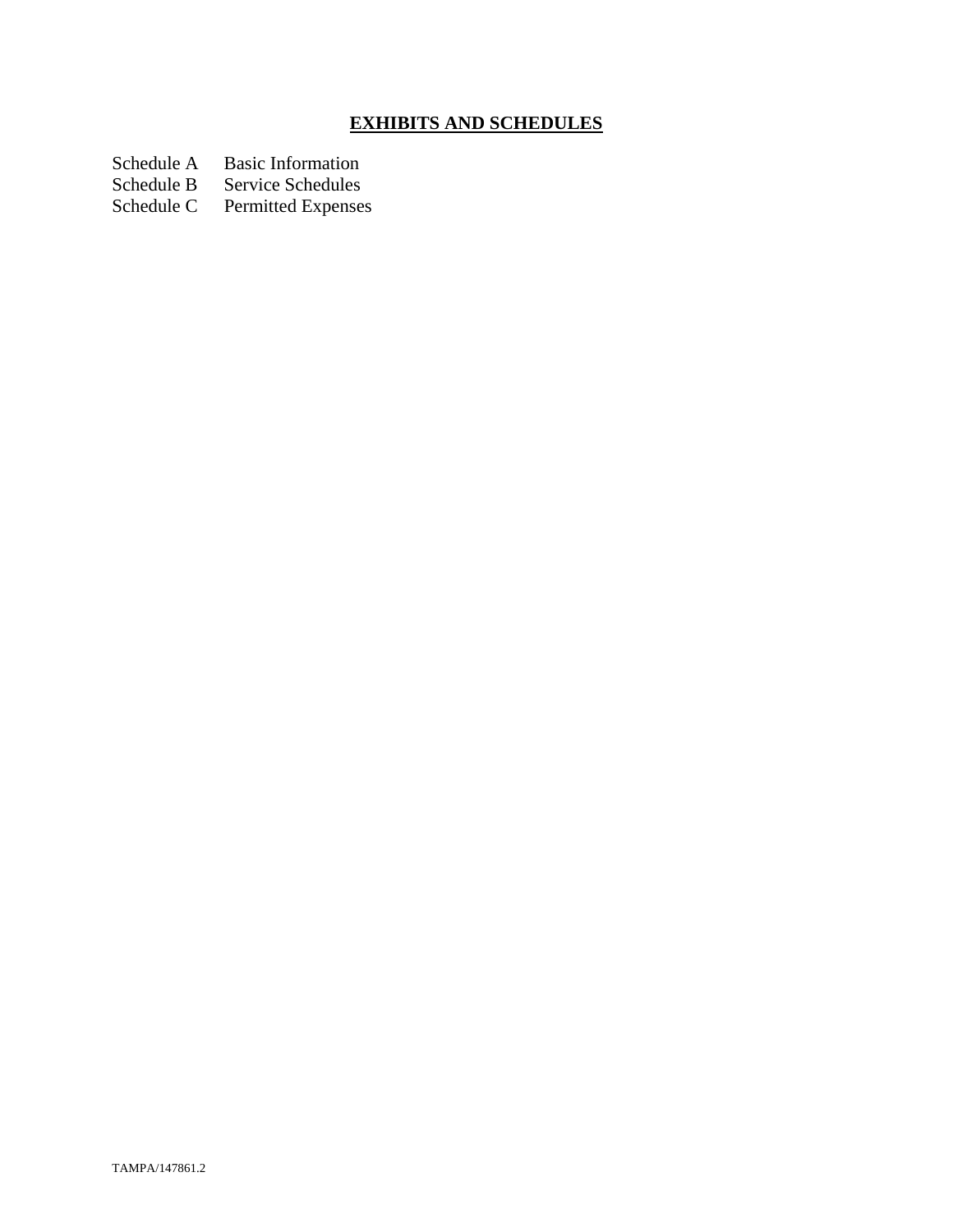## **SCHEDULE A**

# **BASIC INFORMATION**

| Eligible Entity Information:<br>Name of the Eligible Entity: | Oregon Affordable Housing Assistance<br>Corporation |  |
|--------------------------------------------------------------|-----------------------------------------------------|--|
| Corporate or other organizational form:                      | Nonprofit corporation                               |  |
| Jurisdiction of organization:                                | Oregon                                              |  |
| Notice Information:                                          |                                                     |  |

| <b>HFA</b> Information:<br>Name of HFA: | Oregon Housing and Community Services                                        |
|-----------------------------------------|------------------------------------------------------------------------------|
| Organizational form:                    | A department of the State of Oregon under<br>the laws of the State of Oregon |
| Date of Application:                    | June 1, 2010                                                                 |
| Date of Action Plan:                    | September 1, 2010                                                            |
| Notice Information:                     |                                                                              |

| <b>Program Participation Cap:</b>                                               | \$220,042,786.00 |
|---------------------------------------------------------------------------------|------------------|
| Portion of Program Participation Cap<br><b>Representing Original HHF Funds:</b> | \$88,000,000.00  |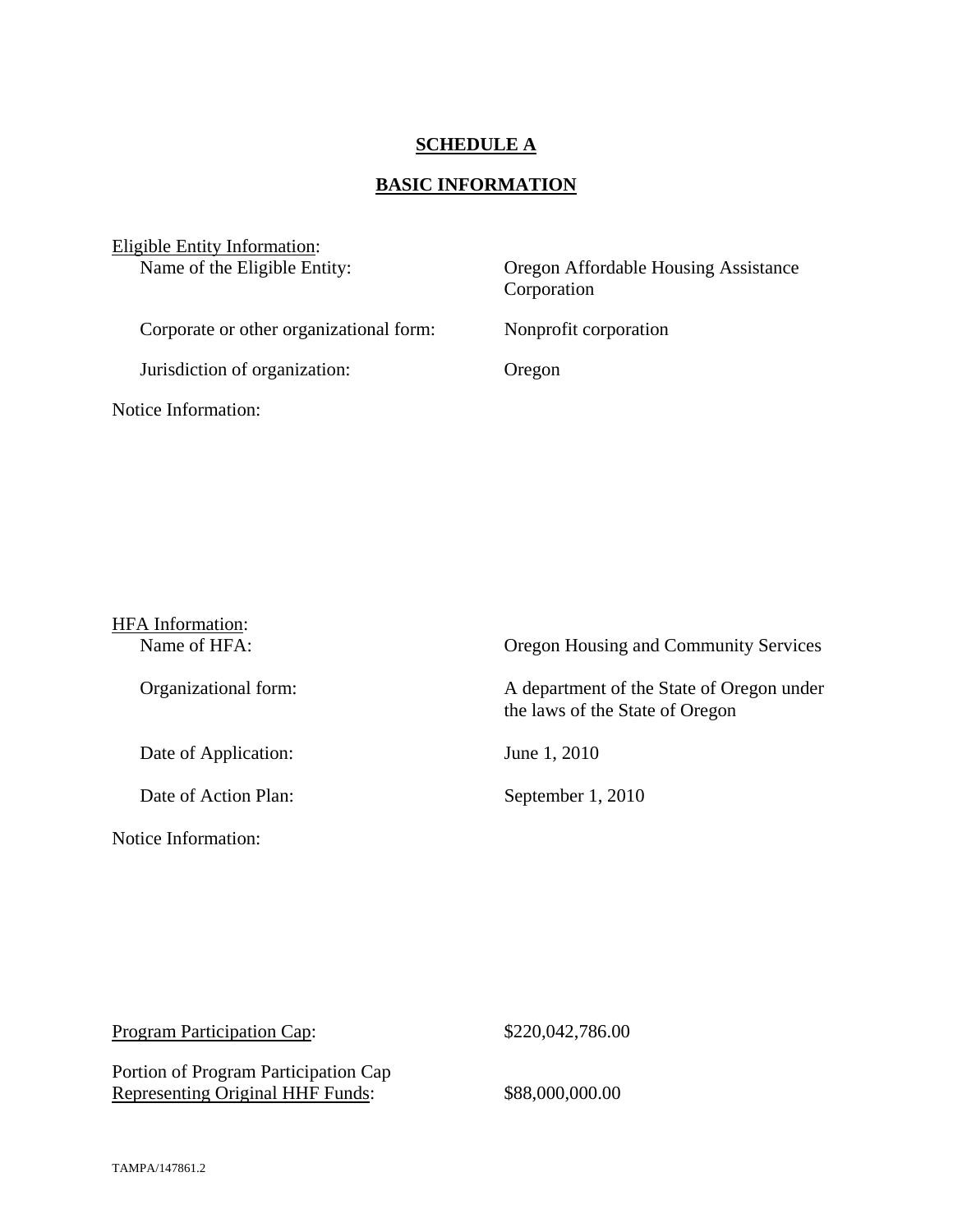| Portion of Program Participation Cap                   |                                                                                                                                                        |
|--------------------------------------------------------|--------------------------------------------------------------------------------------------------------------------------------------------------------|
| <b>Representing Unemployment HHF Funds:</b>            | \$49,294,215.00                                                                                                                                        |
| <b>Permitted Expenses:</b>                             | \$18,790,748.00                                                                                                                                        |
| Closing Date:                                          | August 3, 2010                                                                                                                                         |
| <b>First Amendment Date:</b>                           | September 23, 2010                                                                                                                                     |
| <b>Second Amendment Date:</b>                          | September 29, 2010                                                                                                                                     |
| Third Amendment Date:                                  | December 16, 2010                                                                                                                                      |
| <b>Eligible Entity Depository Account Information:</b> | See account information set forth in the<br>Depository Account Control Agreement<br>between Treasury and Eligible Entity<br>regarding the HHF Program. |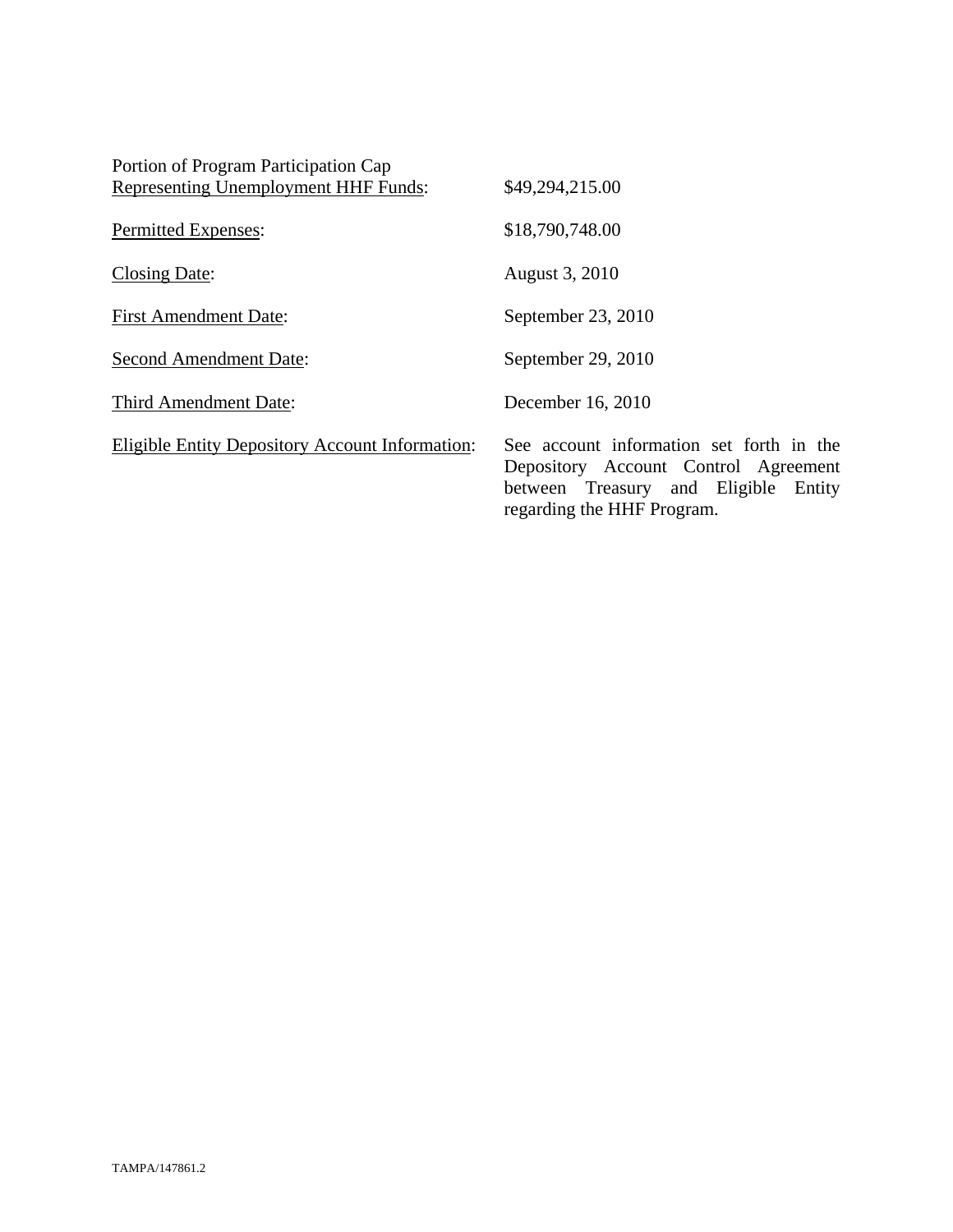## **SCHEDULE B**

## **SERVICE SCHEDULES**

The Service Schedules attached as Schedule B to the Current HPA are hereby deleted in their entirety and replaced with the attached Service Schedules (numbered sequentially as Service Schedule B-1, Service Schedule B-2, et. seq.), which collectively comprise Schedule B to the HPA.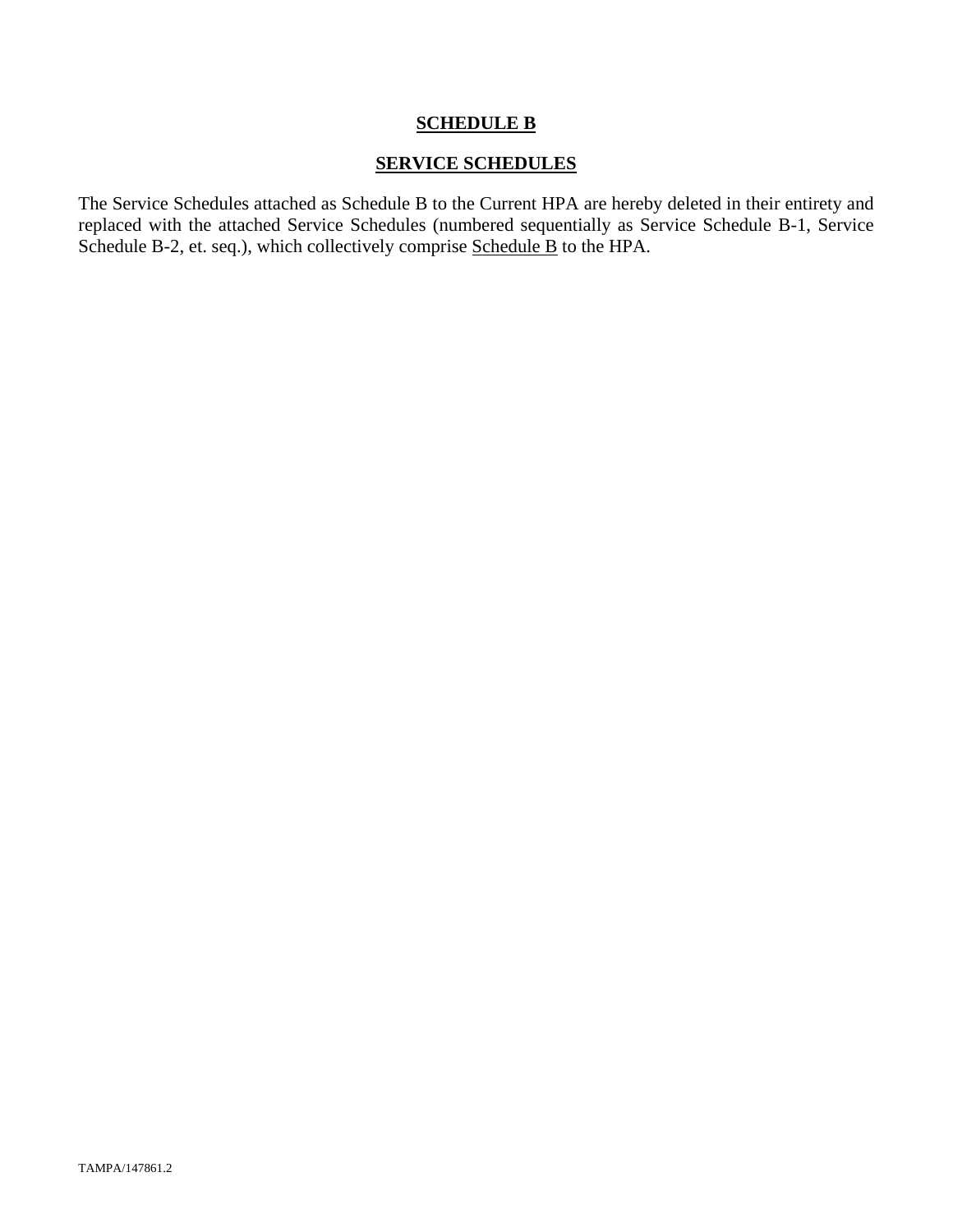## **Oregon Housing and Community Services Loan Modification Assistance Program Summary Guidelines**

| 1. | <b>Program Overview</b>                                                               | The Loan Modification Assistance Program will provide funds to<br>assist financially distressed borrowers who are in the process of<br>modifying their home loans.                                                                                                                                                                                                                                                                                                                                                                                                                                                                                                                                                                               |
|----|---------------------------------------------------------------------------------------|--------------------------------------------------------------------------------------------------------------------------------------------------------------------------------------------------------------------------------------------------------------------------------------------------------------------------------------------------------------------------------------------------------------------------------------------------------------------------------------------------------------------------------------------------------------------------------------------------------------------------------------------------------------------------------------------------------------------------------------------------|
|    |                                                                                       | Under the Program, a one-time contribution of funds will be made<br>to a homeowner's lender/servicer to be used to fill a financial gap<br>that limits a homeowner's eligibility for a loan modification.<br>Funds may be used to reduce the outstanding principal balance,<br>pay delinquent escrow, arrearages, or strategically apply<br>resources to ensure a Net Present Value test is positive.<br>Modification must result in a loan to value ratio of no more than<br>125 percent, a total debt-to-income of up to or less than 50<br>percent, and a mortgage payment of no more than 31 percent<br>including principal, interest, taxes and insurance. The Program is<br>designed to work with both HAMP and non-HAMP<br>modifications. |
| 2. | <b>Program Goals</b>                                                                  | To provide a quick infusion of funds that will allow for a<br>successful loan modification. Without these additional funds,<br>homeowners would be ineligible for modification.                                                                                                                                                                                                                                                                                                                                                                                                                                                                                                                                                                  |
| 3. | <b>Target Population/</b><br><b>Areas</b>                                             | The Program will be available in all counties in Oregon for<br>households with incomes equal to or less than 120 percent of state<br>median income. The substantial majority of funding (80 percent)<br>will be provided to those counties identified as hardest hit (20).                                                                                                                                                                                                                                                                                                                                                                                                                                                                       |
| 4. | <b>Program Allocation</b><br>(Excluding<br><b>Administrative</b><br><b>Expenses</b> ) | \$26,000,000.00                                                                                                                                                                                                                                                                                                                                                                                                                                                                                                                                                                                                                                                                                                                                  |
| 5. | <b>Borrower Eligibility</b><br>Criteria                                               | The homeowner must have a current household income equal to<br>or less than 120 percent of state median income. A homeowner<br>who has a loan financed in whole or in part by bonds that are tax-<br>exempt under IRC section 143 is presumed to satisfy income<br>limits.                                                                                                                                                                                                                                                                                                                                                                                                                                                                       |
|    |                                                                                       | The homeowner's current first lien mortgage must have<br>originated before January 1, 2009.                                                                                                                                                                                                                                                                                                                                                                                                                                                                                                                                                                                                                                                      |
|    |                                                                                       | Homeowner must have either been denied for, or must be in the<br>process of receiving, a loan modification.<br>Homeowner must provide a financial hardship affidavit.                                                                                                                                                                                                                                                                                                                                                                                                                                                                                                                                                                            |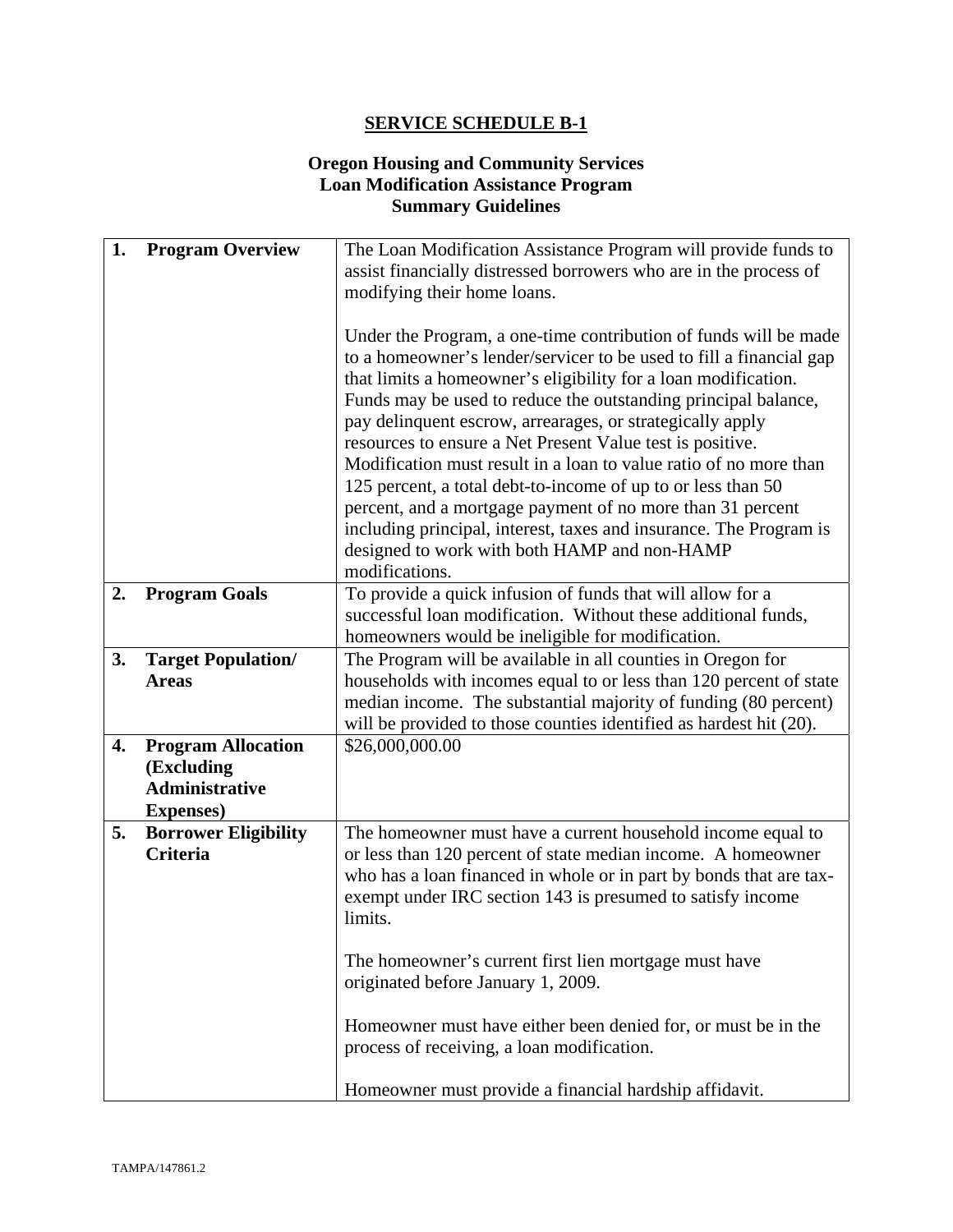|    |                                       | The homeowner cannot own other residential real property.                                                                     |
|----|---------------------------------------|-------------------------------------------------------------------------------------------------------------------------------|
|    |                                       | The homeowner, in connection with a mortgage or real estate                                                                   |
|    |                                       | transaction, cannot have been convicted, within the last 10 years,                                                            |
|    |                                       | of any one of the following: (A) felony larceny, theft, fraud or                                                              |
|    |                                       | forgery, $(B)$ money laundering or $(C)$ tax evasion.                                                                         |
|    |                                       |                                                                                                                               |
|    |                                       | After modification, must have a loan-to-value ratio of no more                                                                |
|    |                                       | than 125 percent.                                                                                                             |
| 6. | <b>Property/Loan</b>                  | The subject property must be an owner-occupied, primary                                                                       |
|    | <b>Eligibility Criteria</b>           | residence and be located in Oregon. Manufactured homes are                                                                    |
|    |                                       | eligible only if the structure is recorded in the county's deed                                                               |
|    |                                       | records.                                                                                                                      |
|    |                                       |                                                                                                                               |
|    |                                       | The unpaid principal balance of the homeowner's first lien                                                                    |
|    |                                       | mortgage cannot exceed \$729,750.                                                                                             |
|    |                                       |                                                                                                                               |
| 7. | <b>Program Exclusions</b>             | The homeowner cannot own other residential real property.<br>Owners of second homes or investment properties.                 |
|    |                                       |                                                                                                                               |
| 8. | <b>Structure of</b>                   | Funding from the Program will be structured as a five-year non-                                                               |
|    | <b>Assistance</b>                     | recourse, zero-percent forgivable, non-amortizing loan in which a                                                             |
|    |                                       | second lien is recorded on the property. Twenty percent of the                                                                |
|    |                                       | loan will be forgiven for each year it is outstanding. If property is                                                         |
|    |                                       | sold or refinanced prior to the loan termination date, funds will be                                                          |
|    |                                       | recovered should sufficient equity be available from the<br>transaction. Recovered funds will be recycled in order to provide |
|    |                                       | additional program assistance until December 31, 2017, at which                                                               |
|    |                                       | time any recovered funds will be returned to Treasury.                                                                        |
| 9. | <b>Per Household</b>                  | Maximum is \$10,000.                                                                                                          |
|    | <b>Assistance</b>                     |                                                                                                                               |
|    | 10. Duration of Assistance            | One time payment on behalf of borrower to lender/servicer.                                                                    |
|    | 11. Estimated Number of               | An estimated 2,600 homeowners will receive assistance.                                                                        |
|    | Participating<br><b>Households</b>    |                                                                                                                               |
|    | 12. Program Inception/                | The Program is expected to be operational by February of 2011                                                                 |
|    | <b>Duration</b>                       | and last less than 12 months. All funds still available after                                                                 |
|    |                                       | 12/31/2017 will be returned to Treasury.                                                                                      |
|    | 13. Program Interactions              | None.                                                                                                                         |
|    | with Other Programs                   |                                                                                                                               |
|    | (e.g. other HFA                       |                                                                                                                               |
|    | programs)                             |                                                                                                                               |
|    | 14. Program Interactions<br>with HAMP | The Program will only function directly with the existing HAMP<br>program or other modification programs offered by servicers |
|    |                                       |                                                                                                                               |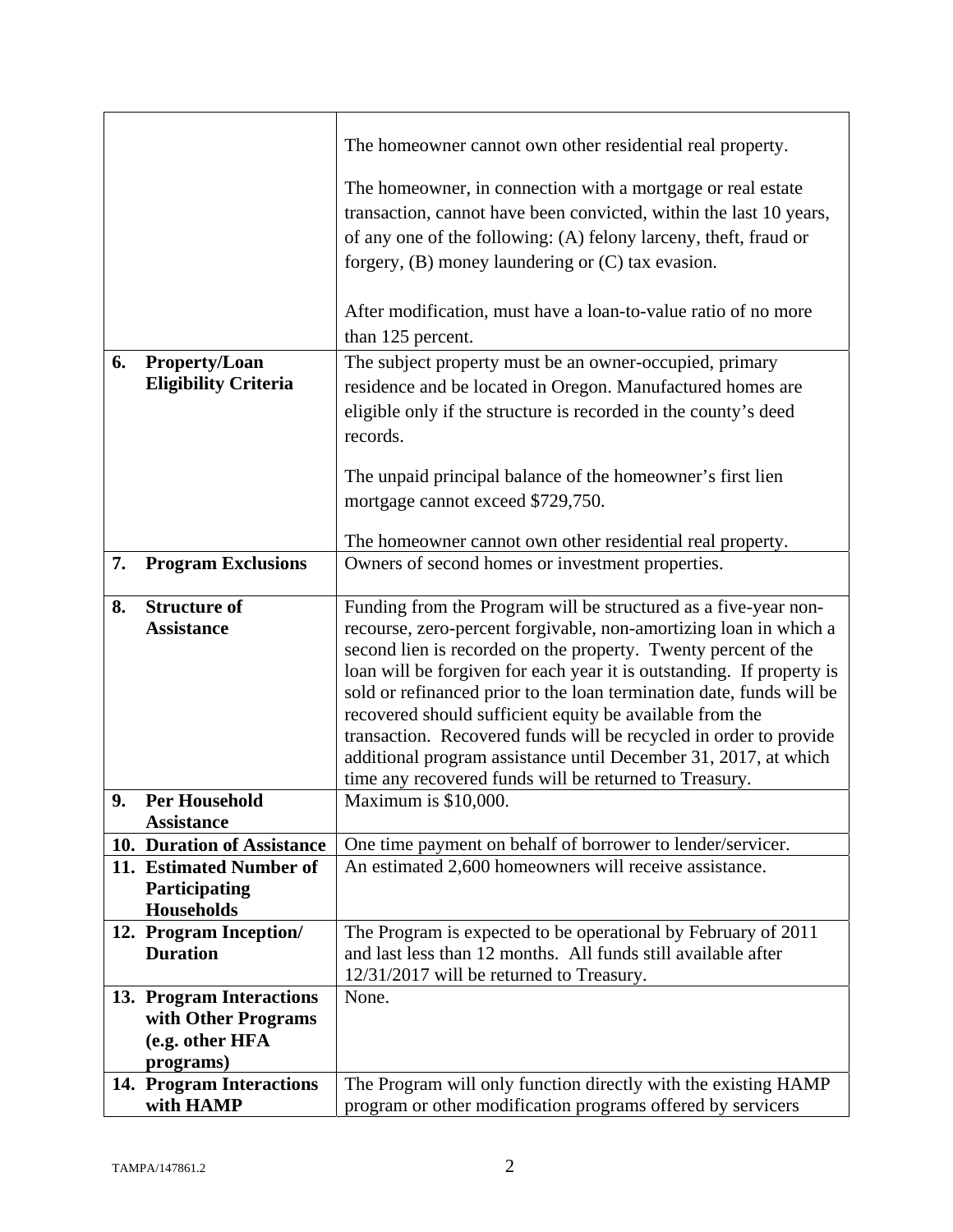|                      | and/or lenders. The Program is not anticipated to work with the   |
|----------------------|-------------------------------------------------------------------|
|                      | other Hardest Hit Fund programs; however, it will work with non-  |
|                      | HAMP modification programs offered through lenders/servicers.     |
|                      | In those cases, Program funds will be used when an investment of  |
|                      | \$10,000 or less, will facilitate a successful loan modification. |
| 15. Program Leverage | Servicers will not charge administrative fees and waive all       |
| with Other Financial | administrative fees accrued prior to modification.                |
| <b>Resources</b>     |                                                                   |
| 16. Qualify as an    | $\Box$ Yes<br>$\square$ No                                        |
| Unemployment         |                                                                   |
| Program              |                                                                   |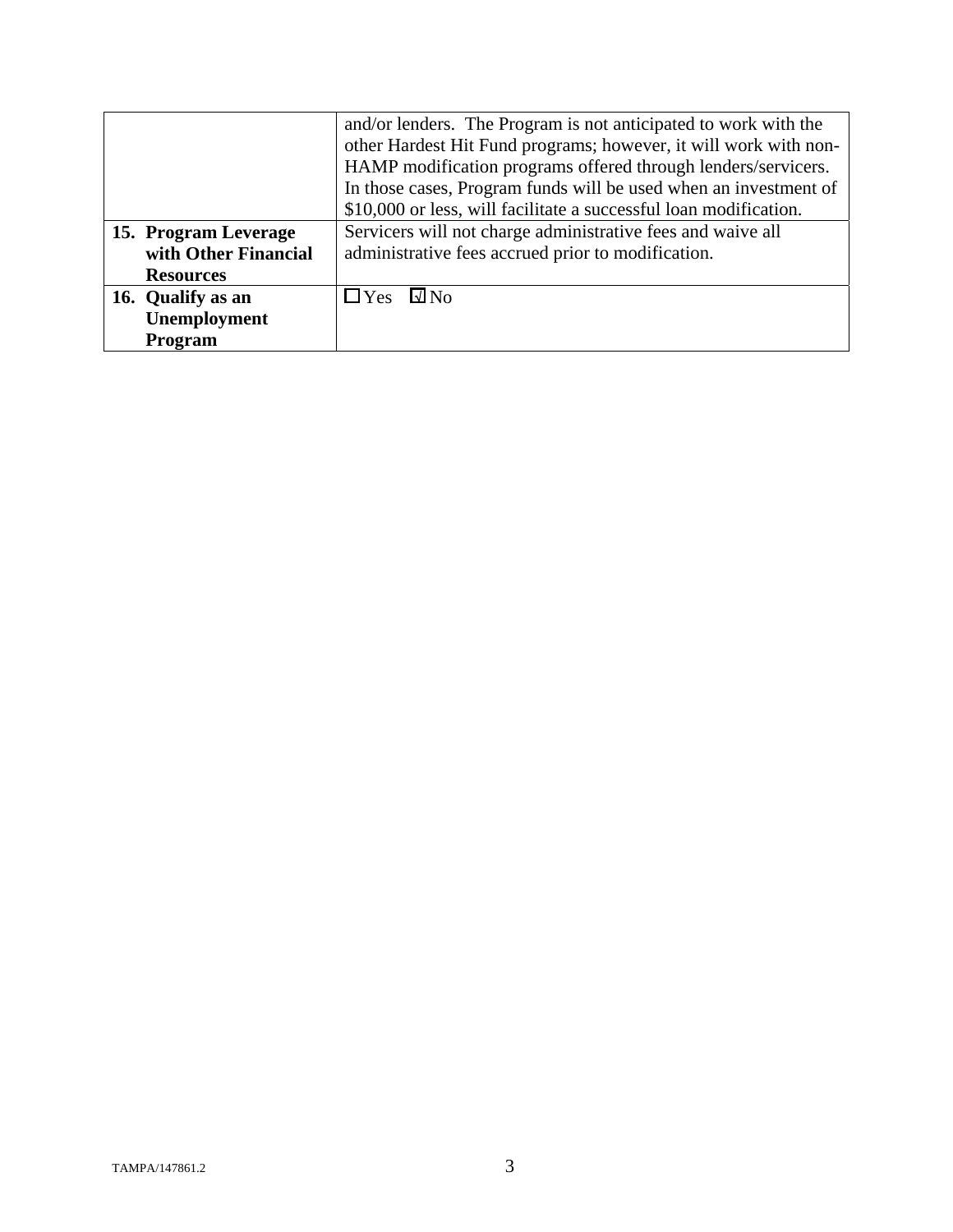## **Oregon Housing and Community Services Mortgage Payment Assistance Program Summary Guidelines**

| 1. | <b>Program Overview</b>                                                        | The Mortgage Payment Assistance Program will provide up to 12<br>months of mortgage payment assistance or \$20,000, whichever is<br>used first. This temporary assistance will be provided on behalf of<br>unemployed or substantially underemployed homeowners.<br>The state's foreclosure counseling network will serve as the<br>administrative entry point for initial eligibility screening.<br>Oregon Affordable Housing Assistance Corporation (OAHAC)<br>will, on behalf of an eligible borrower, make a full monthly<br>payment to the servicer until the applicable program cap is<br>reached or the borrower becomes re-employed. |
|----|--------------------------------------------------------------------------------|----------------------------------------------------------------------------------------------------------------------------------------------------------------------------------------------------------------------------------------------------------------------------------------------------------------------------------------------------------------------------------------------------------------------------------------------------------------------------------------------------------------------------------------------------------------------------------------------------------------------------------------------|
|    |                                                                                | OAHAC will be responsible for ongoing monitoring of borrowers<br>to ensure continued eligibility.                                                                                                                                                                                                                                                                                                                                                                                                                                                                                                                                            |
| 2. | <b>Program Goals</b>                                                           | The Mortgage Payment Assistance Program will provide<br>assistance so a qualified borrower can search for work or obtain<br>job training without fear of losing their home. The purpose of<br>these programs is assist borrowers until they can obtain sufficient<br>income to resume scheduled mortgage payments, or qualify for a<br>modified mortgage payment.                                                                                                                                                                                                                                                                            |
| 3. | <b>Target Population/</b><br><b>Areas</b>                                      | The Program will be available in all counties of Oregon for<br>households with incomes equal to or less than 120 percent of state<br>median income. The substantial majority of funding (80 percent)<br>will be provided to those counties identified as housing distressed<br>(20).                                                                                                                                                                                                                                                                                                                                                         |
| 4. | <b>Program Allocation</b><br>(Excluding<br>Administrative<br><b>Expenses</b> ) | \$100,000,000.00                                                                                                                                                                                                                                                                                                                                                                                                                                                                                                                                                                                                                             |
| 5. | <b>Borrower Eligibility</b><br><b>Criteria</b>                                 | The homeowner must have a current household income equal to<br>or less than 120 percent of state median income. A homeowner<br>who has a loan financed in whole or in part by bonds that are tax-<br>exempt under IRC section 143 is presumed to satisfy income<br>limits.<br>The homeowner must have experienced a verifiable loss of<br>income of 25 percent or more due to unemployment or<br>underemployment.                                                                                                                                                                                                                            |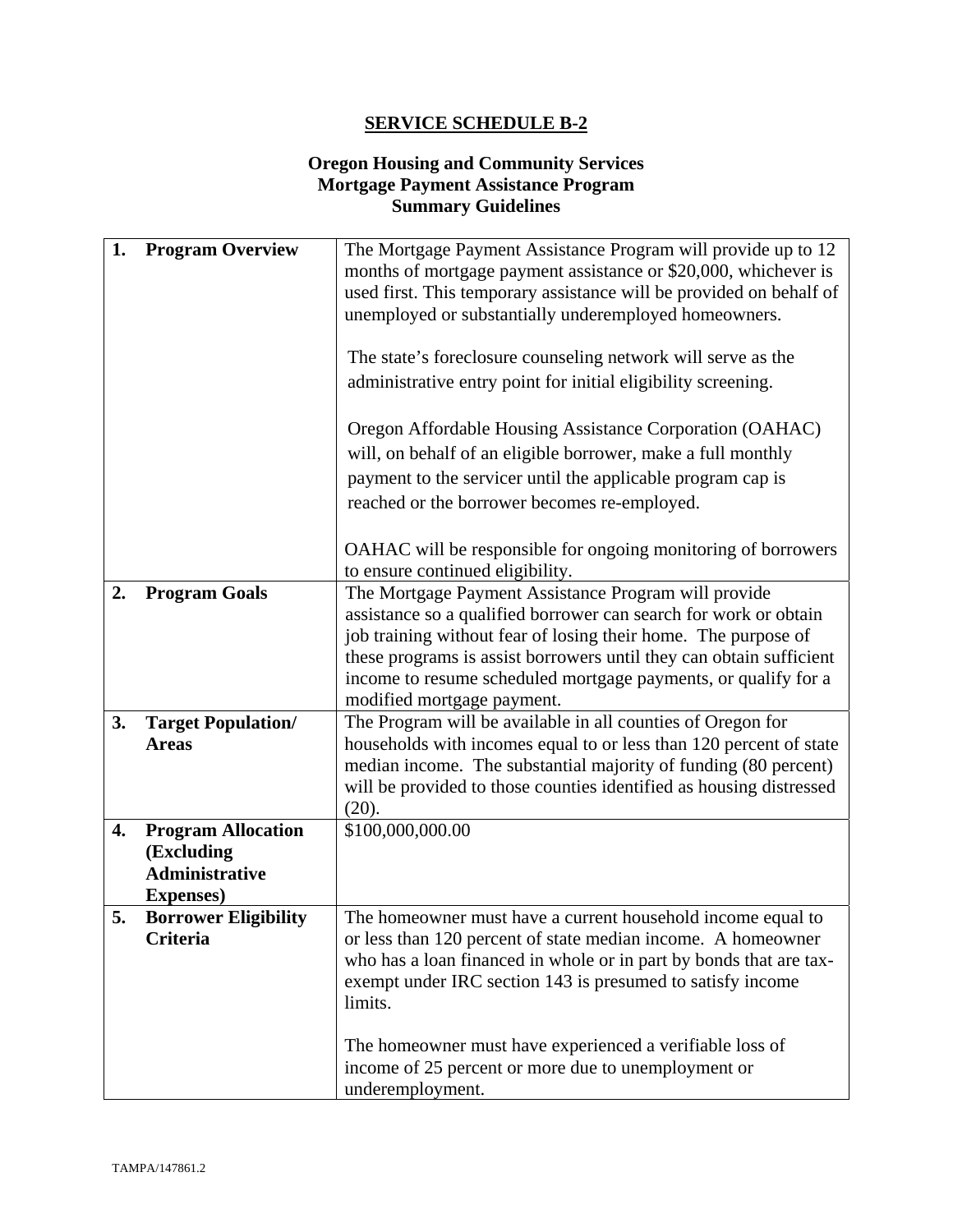|    |                                                     | The homeowner cannot be in active bankruptcy.                                                                                                                                                                                                                  |
|----|-----------------------------------------------------|----------------------------------------------------------------------------------------------------------------------------------------------------------------------------------------------------------------------------------------------------------------|
|    |                                                     | The homeowner's current first lien mortgage must have<br>originated before January 1, 2009.                                                                                                                                                                    |
|    |                                                     | The homeowner must complete and sign a Financial Hardship<br>Affidavit.                                                                                                                                                                                        |
|    |                                                     | The homeowner, in connection with a mortgage or real estate<br>transaction, cannot have been convicted, within the last 10 years,<br>of any one of the following: (A) felony larceny, theft, fraud or<br>forgery, $(B)$ money laundering or $(C)$ tax evasion. |
| 6. | <b>Property/Loan</b><br><b>Eligibility Criteria</b> | The subject property must be an owner-occupied, primary<br>residence and be located in Oregon.                                                                                                                                                                 |
|    |                                                     | The unpaid principal balance of the homeowner's first lien<br>mortgage cannot exceed \$729,750.                                                                                                                                                                |
| 7. | <b>Program Exclusions</b>                           | Homeowners who have received notification of trustee/sheriff sale have<br>been recorded and the trustee/sheriff sale is scheduled less than seven<br>days from date the Servicer is notified of borrower approval by<br>OAHAC.                                 |
|    |                                                     | First lien mortgages that are home equity lines of credit.                                                                                                                                                                                                     |
|    |                                                     | Those with liquid resources sufficient to make four or more months of<br>mortgage payments.                                                                                                                                                                    |
|    |                                                     | The homeowner cannot own other residential real property.                                                                                                                                                                                                      |
| 8. | <b>Structure of</b>                                 | The Program is envisioned as a revolving fund. The Program will                                                                                                                                                                                                |
|    | <b>Assistance</b>                                   | make a five-year, non-recourse, zero-percent forgivable, non-                                                                                                                                                                                                  |
|    |                                                     | amortizing loan in which a junior lien is recorded on the property.                                                                                                                                                                                            |
|    |                                                     | Twenty percent of the loan will be forgiven for each year the loan                                                                                                                                                                                             |
|    |                                                     | is outstanding. If the property is sold or refinanced prior to the                                                                                                                                                                                             |
|    |                                                     | loan termination date, the Program will recover funds should                                                                                                                                                                                                   |
|    |                                                     | sufficient equity be available from the transaction. The Program                                                                                                                                                                                               |
|    |                                                     | will recycle recovered funds in order to provide additional                                                                                                                                                                                                    |
|    |                                                     | program assistance until December 31, 2017, at which time any                                                                                                                                                                                                  |
|    | <b>Per Household</b>                                | recovered funds will be returned to Treasury.                                                                                                                                                                                                                  |
| 9. | <b>Assistance</b>                                   | Maximum benefit is \$20,000 per borrower.                                                                                                                                                                                                                      |
|    | 10. Duration of Assistance                          | 12 months.                                                                                                                                                                                                                                                     |
|    | 11. Estimated Number of                             | At a minimum this program will help 5,000 homeowners.                                                                                                                                                                                                          |
|    | Participating                                       |                                                                                                                                                                                                                                                                |
|    | <b>Households</b>                                   |                                                                                                                                                                                                                                                                |
|    | 12. Program Inception/                              | The Program will be operational December 2010. The Program is                                                                                                                                                                                                  |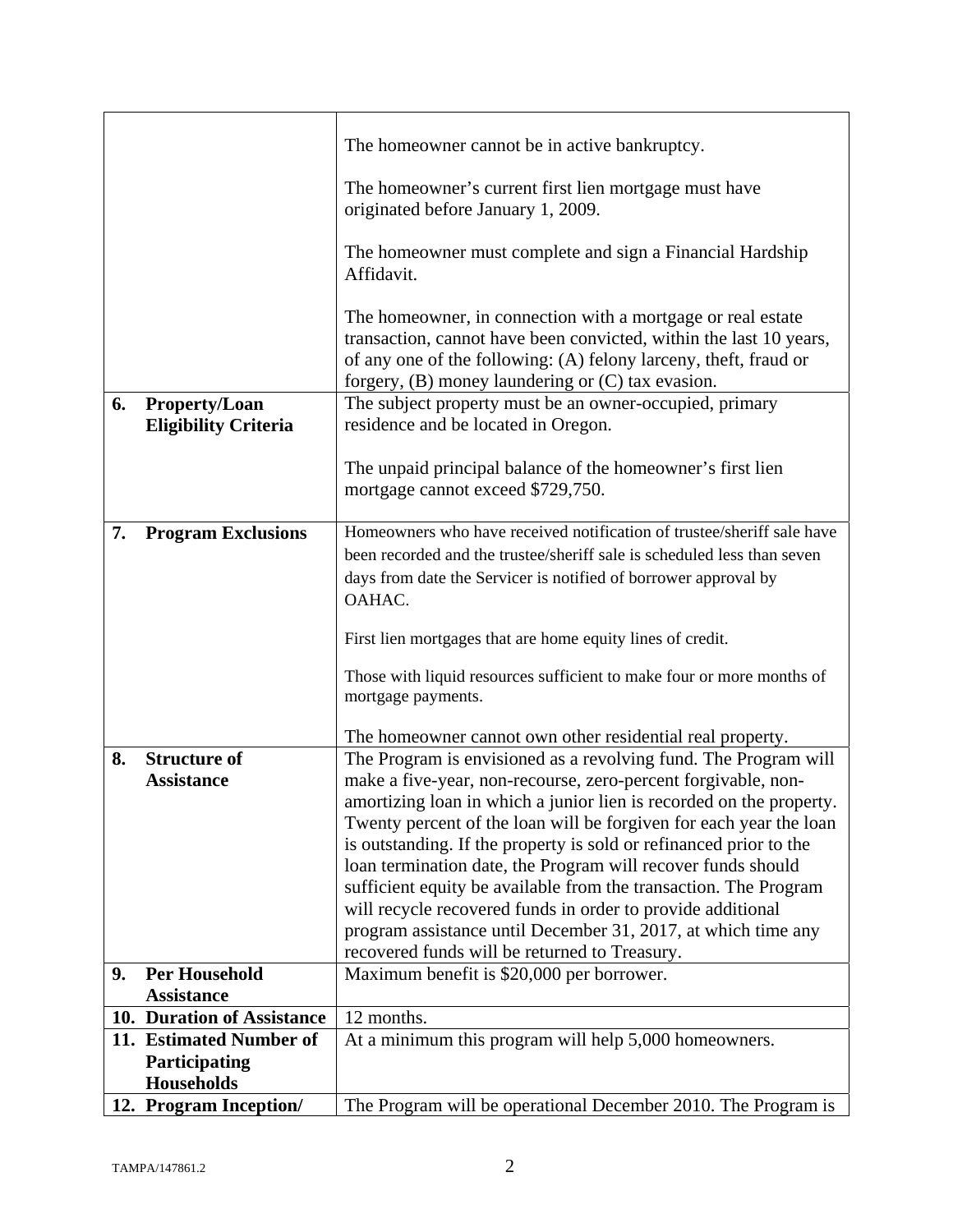| <b>Duration</b>          | expected to last 24 months.                                                                                                                                                                                                                                                     |
|--------------------------|---------------------------------------------------------------------------------------------------------------------------------------------------------------------------------------------------------------------------------------------------------------------------------|
| 13. Program Interactions | None.                                                                                                                                                                                                                                                                           |
| with Other Programs      |                                                                                                                                                                                                                                                                                 |
| (e.g. other HFA          |                                                                                                                                                                                                                                                                                 |
| programs)                |                                                                                                                                                                                                                                                                                 |
| 14. Program Interactions | HHF Funds will generally be utilized prior to the UP forbearance                                                                                                                                                                                                                |
| with HAMP                | described in Supplemental Directive 10-04 and/or GSE                                                                                                                                                                                                                            |
|                          | forbearance programs, unless the borrower has already received<br>forbearance under those programs. When appropriate however,<br>servicers should provide UP or other forbearance to eligible<br>borrowers who are being evaluated for Mortgage Payment<br>Assistance by OAHAC. |
|                          | If the servicer is a HAMP participating servicer, borrowers must<br>be evaluated for HAMP at the earlier of reemployment or<br>expiration of HFA mortgage assistance benefits.                                                                                                  |
|                          | The servicer will not require reinstatement before the servicer<br>accepts Mortgage Payment Assistance, but OAHAC can agree to<br>do so if it deems appropriate for the borrower.                                                                                               |
| 15. Program Leverage     | Servicers will not charge administrative fees (e.g., NSF, late                                                                                                                                                                                                                  |
| with Other Financial     | charges) in any month where a full contract payment is made. If                                                                                                                                                                                                                 |
| <b>Resources</b>         | the loan is reinstated or modified following HFA mortgage                                                                                                                                                                                                                       |
|                          | assistance servicers will waive all administrative fees accrued                                                                                                                                                                                                                 |
|                          | since the beginning of the delinquency.                                                                                                                                                                                                                                         |
| 16. Qualify as an        | $\boxtimes$ Yes<br>$\Box$ No                                                                                                                                                                                                                                                    |
| <b>Unemployment</b>      |                                                                                                                                                                                                                                                                                 |
| Program                  |                                                                                                                                                                                                                                                                                 |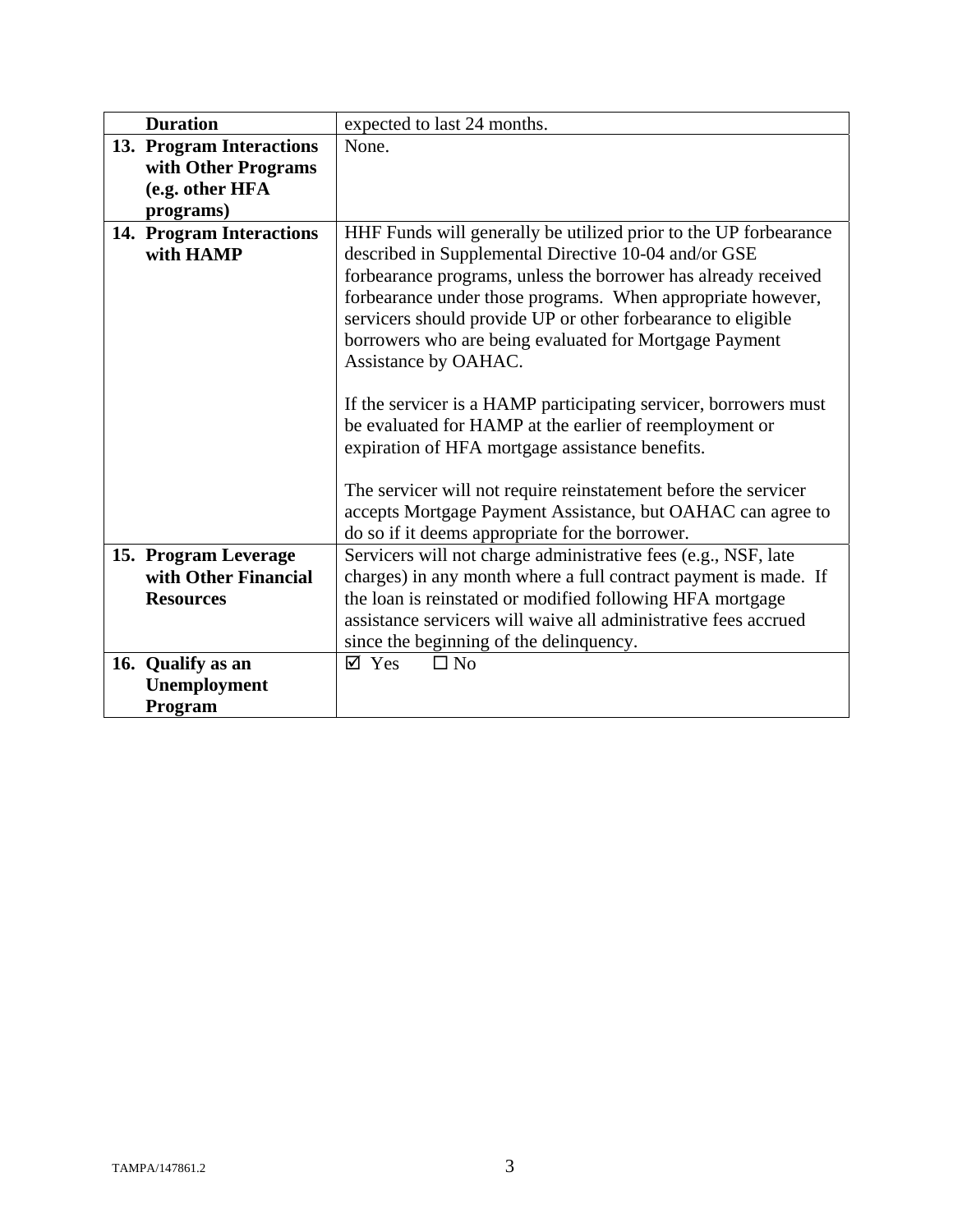## **Oregon Housing and Community Services Loan Preservation Assistance Program Summary Guidelines**

| 1. | <b>Program Overview</b>                                                               | The Loan Preservation Assistance Program is intended to benefit<br>homeowners who have regained employment or recovered from<br>financial distress to ensure their loans become, or remain,<br>affordable. Funds provided through this Program will be paid to<br>lenders/servicers to be used to ensure successful modification,<br>pay arrearages, delinquent escrow, or other fees incurred during a<br>period of unemployment or financial distress. Eligibility will be<br>determined by Foreclosure Counselors and staff from the Oregon<br>Affordable Housing Assistance Corporation. |
|----|---------------------------------------------------------------------------------------|----------------------------------------------------------------------------------------------------------------------------------------------------------------------------------------------------------------------------------------------------------------------------------------------------------------------------------------------------------------------------------------------------------------------------------------------------------------------------------------------------------------------------------------------------------------------------------------------|
| 2. | <b>Program Goals</b>                                                                  | To provide those who recover from unemployment or financial<br>distress the opportunity to pay any significant penalties they have<br>incurred, qualify for modification, or pay arrearages.                                                                                                                                                                                                                                                                                                                                                                                                 |
| 3. | <b>Target Population/</b><br><b>Areas</b>                                             | The program will be available in all counties of Oregon for<br>households with incomes equal to or less than 120 percent of state<br>median income. The substantial majority of funding (80 percent)<br>will be provided to those counties identified as hardest hit (20).                                                                                                                                                                                                                                                                                                                   |
| 4. | <b>Program Allocation</b><br>(Excluding<br><b>Administrative</b><br><b>Expenses</b> ) | \$67,700,000.00                                                                                                                                                                                                                                                                                                                                                                                                                                                                                                                                                                              |
| 5. | <b>Borrower Eligibility</b><br><b>Criteria</b>                                        | The homeowner must have a current household income equal to<br>or less than 120 percent of state median income. A homeowner<br>who has a loan financed in whole or in part by bonds that are tax-<br>exempt under IRC section 143 is presumed to satisfy income<br>limits.                                                                                                                                                                                                                                                                                                                   |
|    |                                                                                       | Homeowner must provide a financial hardship affidavit.                                                                                                                                                                                                                                                                                                                                                                                                                                                                                                                                       |
|    |                                                                                       | After anticipated assistance, recipients cannot have debt-to-<br>income ratio greater than 50 percent.                                                                                                                                                                                                                                                                                                                                                                                                                                                                                       |
|    |                                                                                       | After modification, must have a loan-to-value ratio of not<br>more than 125 percent.                                                                                                                                                                                                                                                                                                                                                                                                                                                                                                         |
|    |                                                                                       | The homeowner, in connection with a mortgage or real estate<br>transaction, cannot have been convicted, within the last 10                                                                                                                                                                                                                                                                                                                                                                                                                                                                   |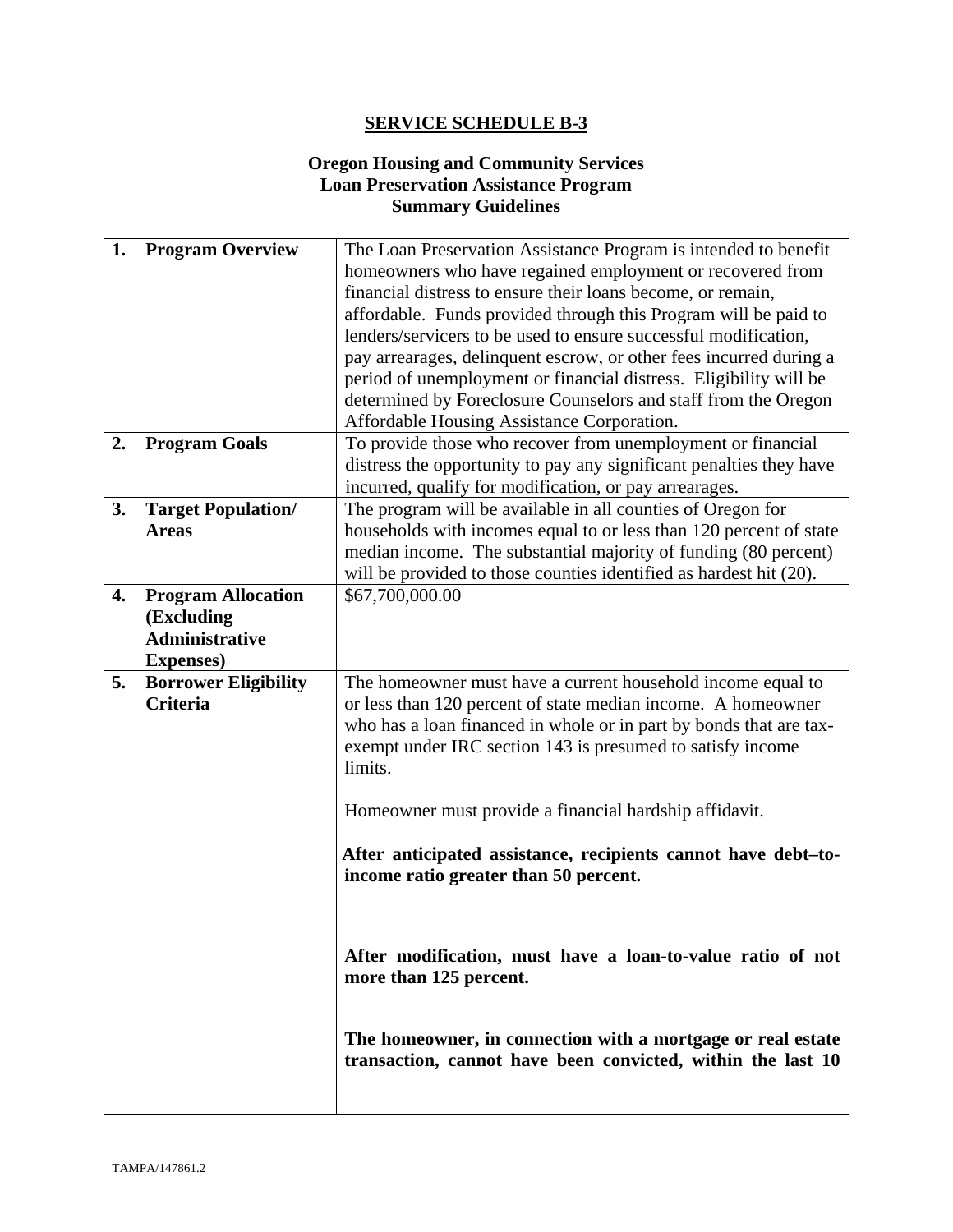|    |                             | years, of any one of the following: (A) felony larceny, theft,<br>fraud or forgery, (B) money laundering or (C) tax evasion. |
|----|-----------------------------|------------------------------------------------------------------------------------------------------------------------------|
| 6. | <b>Property/Loan</b>        | The subject property must be an owner-occupied, primary                                                                      |
|    | <b>Eligibility Criteria</b> | residence and be located in Oregon. Manufactured homes are                                                                   |
|    |                             | eligible only if the structure is recorded in the county's deed                                                              |
|    |                             | records.                                                                                                                     |
|    |                             |                                                                                                                              |
|    |                             |                                                                                                                              |
|    |                             | The unpaid principal balance of the homeowner's first lien                                                                   |
|    |                             | mortgage cannot exceed \$729,750.                                                                                            |
| 7. | <b>Program Exclusions</b>   | The homeowner cannot own other residential real property.                                                                    |
| 8. | <b>Structure of</b>         | The Program is envisioned as a revolving fund. The Program will                                                              |
|    | <b>Assistance</b>           | make a five-year, non-recourse, zero-percent forgivable, non-                                                                |
|    |                             | amortizing loan in which a second lien is recorded on the                                                                    |
|    |                             | property. Twenty percent of the loan will be forgiven for each                                                               |
|    |                             | year the loan is outstanding. If the property is sold or refinanced                                                          |
|    |                             | prior to the loan termination date, the Program will recover funds                                                           |
|    |                             | should sufficient equity be available from the transaction. The                                                              |
|    |                             | Program will recycle recovered funds in order to provide                                                                     |
|    |                             | additional program assistance until December 31, 2017, at which                                                              |
|    |                             | time any recovered funds will be returned to Treasury.                                                                       |
| 9. | <b>Per Household</b>        | Maximum benefit is \$20,000 per borrower.                                                                                    |
|    | <b>Assistance</b>           |                                                                                                                              |
|    | 10. Duration of Assistance  | Lenders/servicers will receive a one-time payment on behalf of                                                               |
|    |                             | borrower.                                                                                                                    |
|    | 11. Estimated Number of     | An estimated 3,385 homeowners will receive assistance under the                                                              |
|    | Participating               | Program.                                                                                                                     |
|    | <b>Households</b>           |                                                                                                                              |
|    | 12. Program Inception/      | The Program will be operational in February 2011. The Program                                                                |
|    | <b>Duration</b>             | is expected to last 24 months.                                                                                               |
|    | 13. Program Interactions    | This Program will operate in conjunction with the Mortgage                                                                   |
|    | with Other Programs         | Payment Assistance Program. It is anticipated that many of the                                                               |
|    | (e.g. other HFA             | recipients of these funds will have used mortgage assistance,                                                                |
|    | programs)                   | become stabilized, and can now take advantage of this Program.                                                               |
|    |                             | Recipients of these Program funds will enter into companion loan                                                             |
|    |                             | modification programs such as HAMP.                                                                                          |
|    | 14. Program Interactions    | This Program would incent recipients to enter loan modification                                                              |
|    | with HAMP                   | programs such as HAMP and may interact with both new and                                                                     |
|    |                             | existing HAMP programs.                                                                                                      |
|    | 15. Program Leverage        | Servicers will waive administrative fees (e.g., NSF, late charges).                                                          |
|    | with Other Financial        |                                                                                                                              |
|    | <b>Resources</b>            |                                                                                                                              |
|    | 16. Qualify as an           | $\boxtimes$ No<br>$\Box$ Yes                                                                                                 |
|    | Unemployment                |                                                                                                                              |
|    | Program                     |                                                                                                                              |
|    |                             |                                                                                                                              |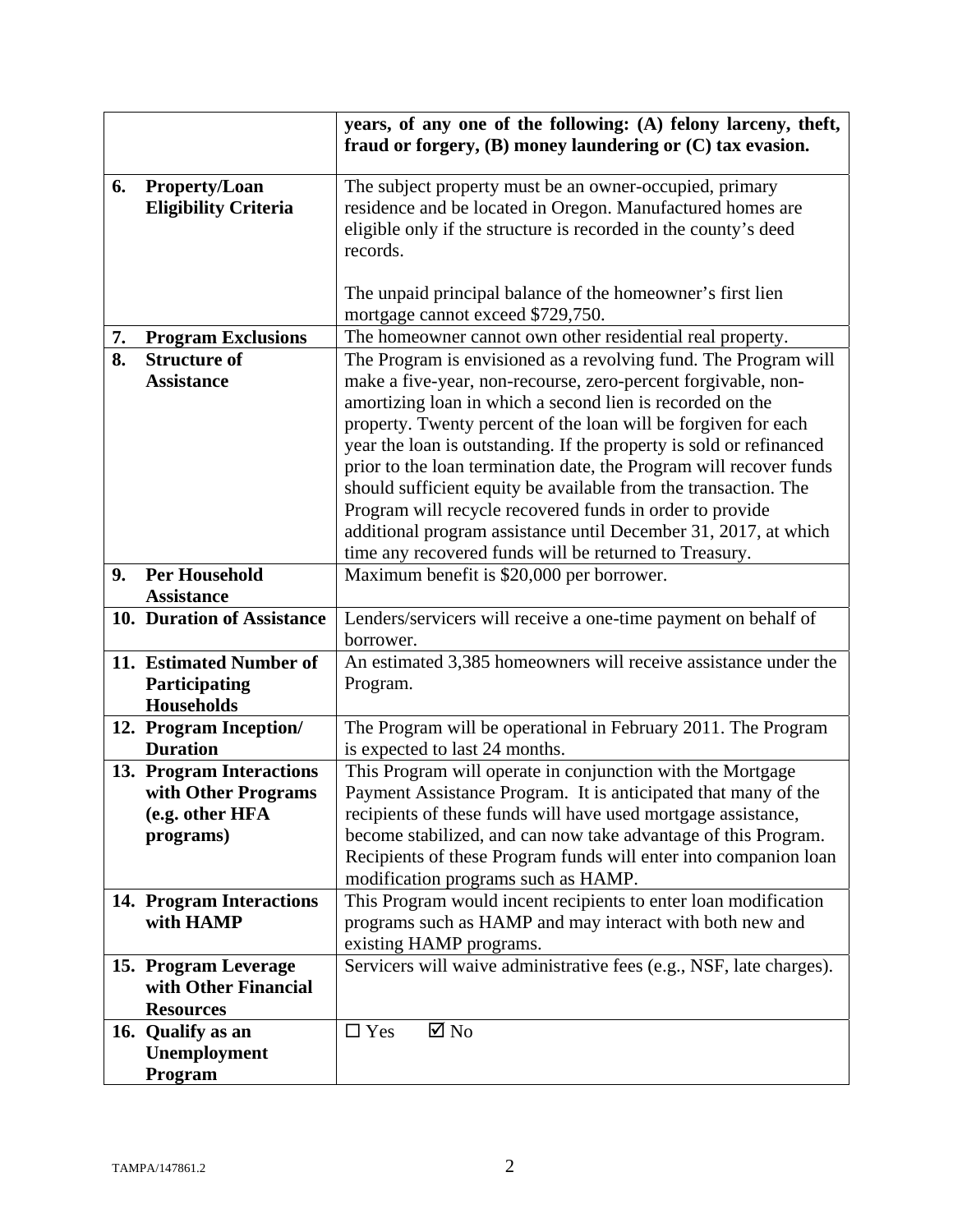## **Oregon Housing and Community Services Transition Assistance Program Summary Guidelines**

| 1. | <b>Program Overview</b>                                                               | The Transitional Assistance Program will assist homeowners for<br>whom foreclosure would otherwise be inevitable. This Program<br>will serve as an alternative exit point for recipients of the<br>Mortgage Payment Subsidy Program who do not regain<br>employment or recover from financial distress to the extent that            |
|----|---------------------------------------------------------------------------------------|--------------------------------------------------------------------------------------------------------------------------------------------------------------------------------------------------------------------------------------------------------------------------------------------------------------------------------------|
|    |                                                                                       | they would benefit from loan preservation assistance. This<br>Program will work in conjunction with servicer/lender short sale<br>and deed-in-lieu of foreclosure programs to help homeowners<br>transition to affordable housing expediently.                                                                                       |
| 2. | <b>Program Goals</b>                                                                  | To provide funds to financially distressed homeowners so they<br>may be able to find affordable housing. Additionally, funds will<br>serve as an incentive to maintain the home's condition prior to<br>turning it over to a lender/servicer.                                                                                        |
| 3. | <b>Target Population/</b><br><b>Areas</b>                                             | The Program will be available in all counties of Oregon for<br>households with incomes equal to or less than 120 percent of state<br>median income. The substantial majority of funding (80 percent)<br>will be provided to those counties identified as hardest hit (20).                                                           |
| 4. | <b>Program Allocation</b><br>(Excluding<br><b>Administrative</b><br><b>Expenses</b> ) | \$7,552,038.00                                                                                                                                                                                                                                                                                                                       |
| 5. | <b>Borrower Eligibility</b><br>Criteria                                               | The homeowner must have a current household income equal to<br>or less than 120 percent of state median income. A homeowner<br>who has a loan financed in whole or in part by bonds that are tax-<br>exempt under IRC section 143 is presumed to satisfy income<br>limits.<br>Homeowner must provide a financial hardship affidavit. |
|    |                                                                                       | The homeowner, in connection with a mortgage or real estate<br>transaction, cannot have been convicted, within the last 10 years,<br>of any one of the following: (A) felony larceny, theft, fraud or<br>forgery, (B) money laundering or (C) tax evasion.<br>Complete Short Sale or Deed in Lieu of Foreclosure                     |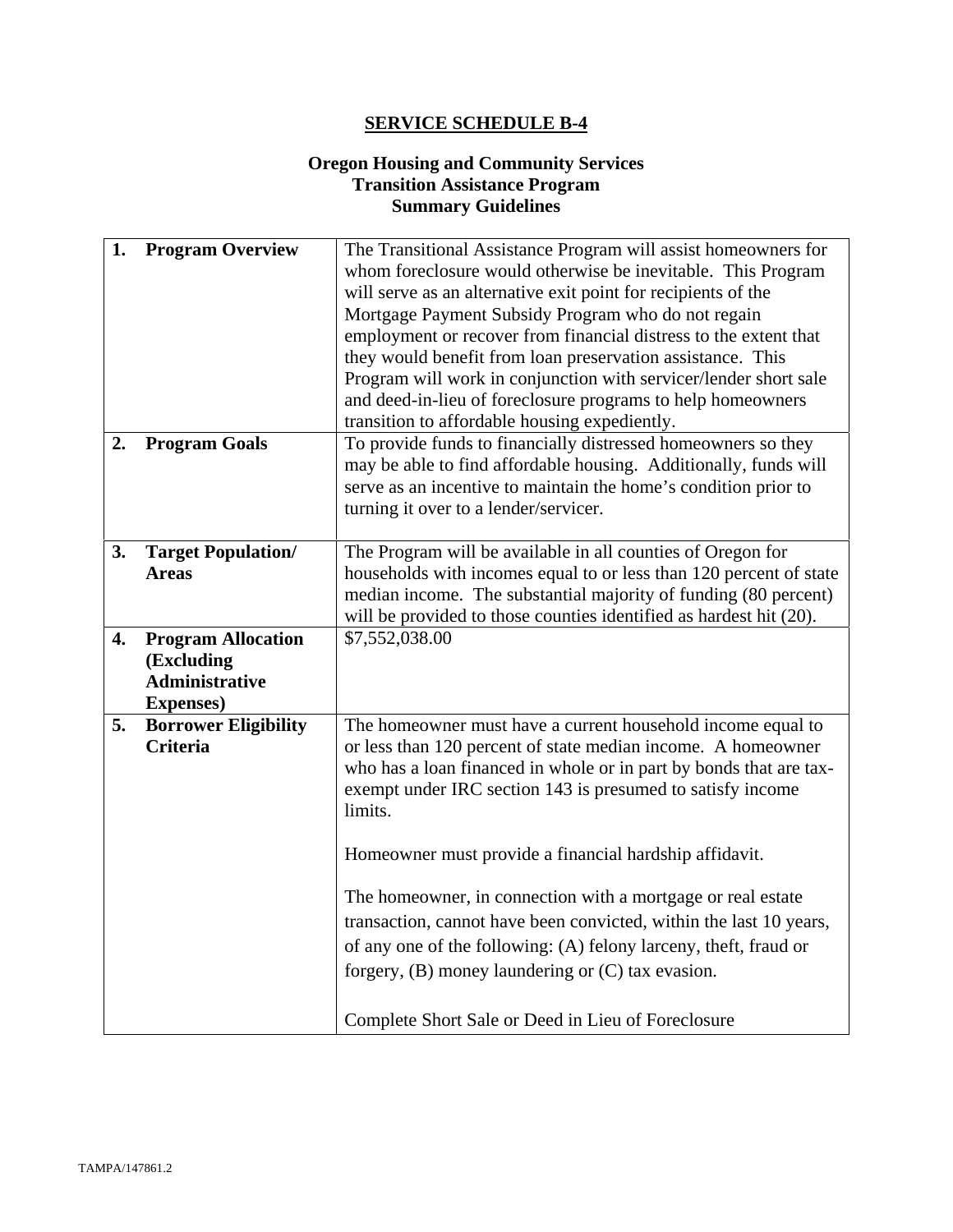| 6. | <b>Property/Loan</b><br><b>Eligibility Criteria</b> | The subject property must be an owner-occupied, primary<br>residence and be located in Oregon. Manufactured homes are                                                                                                                                                                                                 |  |  |
|----|-----------------------------------------------------|-----------------------------------------------------------------------------------------------------------------------------------------------------------------------------------------------------------------------------------------------------------------------------------------------------------------------|--|--|
|    |                                                     | eligible only if the structure is recorded in the county's deed<br>records.                                                                                                                                                                                                                                           |  |  |
| 7. |                                                     |                                                                                                                                                                                                                                                                                                                       |  |  |
| 8. | <b>Program Exclusions</b><br><b>Structure of</b>    | The homeowner cannot own other residential real property.                                                                                                                                                                                                                                                             |  |  |
|    | <b>Assistance</b>                                   | This Program will not be structured as a loan.                                                                                                                                                                                                                                                                        |  |  |
| 9. | <b>Per Household</b>                                |                                                                                                                                                                                                                                                                                                                       |  |  |
|    | <b>Assistance</b>                                   | Maximum recipient eligibility is \$3,000.                                                                                                                                                                                                                                                                             |  |  |
|    | 10. Duration of Assistance                          | Recipients will receive a single payment.                                                                                                                                                                                                                                                                             |  |  |
|    | 11. Estimated Number of                             | An estimated 2,515 homeowners will receive assistance under the                                                                                                                                                                                                                                                       |  |  |
|    | Participating                                       | Program.                                                                                                                                                                                                                                                                                                              |  |  |
|    | <b>Households</b>                                   |                                                                                                                                                                                                                                                                                                                       |  |  |
|    | 12. Program Inception/                              | Transitional Assistance will be operational in January, 2011.                                                                                                                                                                                                                                                         |  |  |
|    | <b>Duration</b>                                     | Program expected to last 30 months.                                                                                                                                                                                                                                                                                   |  |  |
|    | 13. Program Interactions                            | The Program will operate in conjunction with the Mortgage                                                                                                                                                                                                                                                             |  |  |
|    | with Other Programs                                 | Assistance Program. Mortgage Assistance Program participants                                                                                                                                                                                                                                                          |  |  |
|    | (e.g. other HFA                                     | who have not found stable employment can take advantage of this                                                                                                                                                                                                                                                       |  |  |
|    | programs)                                           | Program.                                                                                                                                                                                                                                                                                                              |  |  |
|    |                                                     | It is anticipated the Program will also provide additional support<br>to eligible recipients above and beyond the assistance provided<br>through HAFA. The Program would essentially fill gaps for the<br>borrower in areas where HAFA assistance falls short of the<br>resources needed for a successful transition. |  |  |
|    | 14. Program Interactions<br>with HAMP               | None.                                                                                                                                                                                                                                                                                                                 |  |  |
|    | 15. Program Leverage                                | There is no current anticipated leverage; however this program                                                                                                                                                                                                                                                        |  |  |
|    | with Other Financial                                | will be layered on any other resources the homeowner is able to                                                                                                                                                                                                                                                       |  |  |
|    | <b>Resources</b>                                    | receive for leaving their home before foreclosure.                                                                                                                                                                                                                                                                    |  |  |
|    | 16. Qualify as an                                   | $\Box$ Yes<br>$\boxtimes$ No                                                                                                                                                                                                                                                                                          |  |  |
|    | <b>Unemployment</b>                                 |                                                                                                                                                                                                                                                                                                                       |  |  |
|    | Program                                             |                                                                                                                                                                                                                                                                                                                       |  |  |